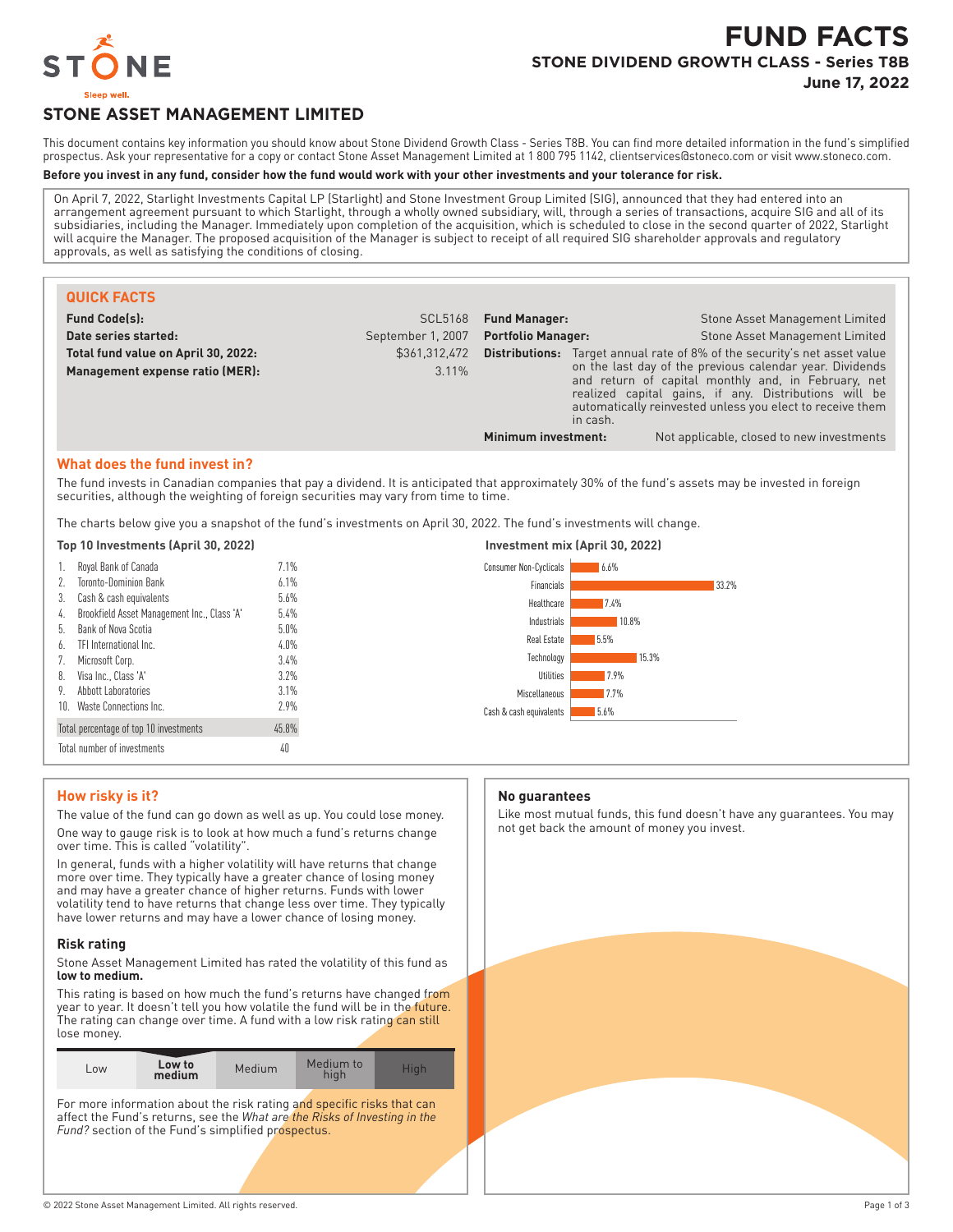

## **STONE DIVIDEND GROWTH CLASS - Series T8B**

#### **How has the fund performed?**

This section tells you how Series T8B securities of the fund has performed over the past 10 years. Returns are after expenses have been deducted. These expenses reduce the fund's returns.

#### **Year-by-year returns**

The bar chart shows how the Series of the fund performed in each of the past 10 years. The fund's Series value has decreased in 2 of the past 10 years. The range of returns and change from year to year can help you assess how risky the Series of the fund has been in the past. It does not tell you how the Series of the fund will perform in the future.



#### **Best and worst 3-month returns**

This table shows the best and worst returns for Series T8B securities of the fund in a 3-month period over the past 10 years. The best and worst 3-month returns could be higher or lower in the future. Consider how much of a loss you could afford to take in a short period of time.

| $\vert$ 3 months ending<br><b>Return</b> |            |                | If you invested \$1,000 at the beginning of the period |
|------------------------------------------|------------|----------------|--------------------------------------------------------|
| Best return                              | 10 55%     | June 30, 2020  | Your investment would rise to \$1.105.50.              |
| Worst return                             | $-12.57\%$ | March 31, 2020 | Your investment would drop to \$874.30.                |

#### **Average return**

The annual compound return of the Series of the fund was approximately 7.6% over the past 10 years. If you had invested \$1,000 in the Series of the fund 10 years ago, your investment would now be worth \$2,083.55.

#### **Who is this fund for?**

### **This fund is suitable for investors:**

- Seeking capital growth and dividends
- With a mid-term to long-term investment horizon with a low to medium risk tolerance

This fund may not be suitable for investors with a short-term investment horizon.

#### **A word about tax**

In general, you'll have to pay income tax on any money you make on a fund. How much you pay depends on the tax laws where you live and whether or not you hold the fund in a registered plan such as a Registered Retirement Savings Plan or a Tax-Free Savings Account.

Keep in mind that if you hold your fund in a non-registered account, fund distributions are included in your taxable income, whether you get them in cash or have them reinvested.

Switches of shares between classes of shares of a mutual fund corporation, including the Corporate Funds, will result in a taxable disposition of those shares at their market value. Such disposition may result in a capital gain or capital loss for you.

#### **How much does it cost?**

The following tables show the fees and expenses you could pay to buy, own and sell Series T8B securities of the fund.

The fees and expenses – including any commissions – can vary among series of a fund and among funds. Higher commissions can influence representatives to recommend one investment over another. Ask about other funds and investments that may be suitable for you at a lower cost.

#### **1. Sales charges**

Series T8B is the deferred sales charge option.